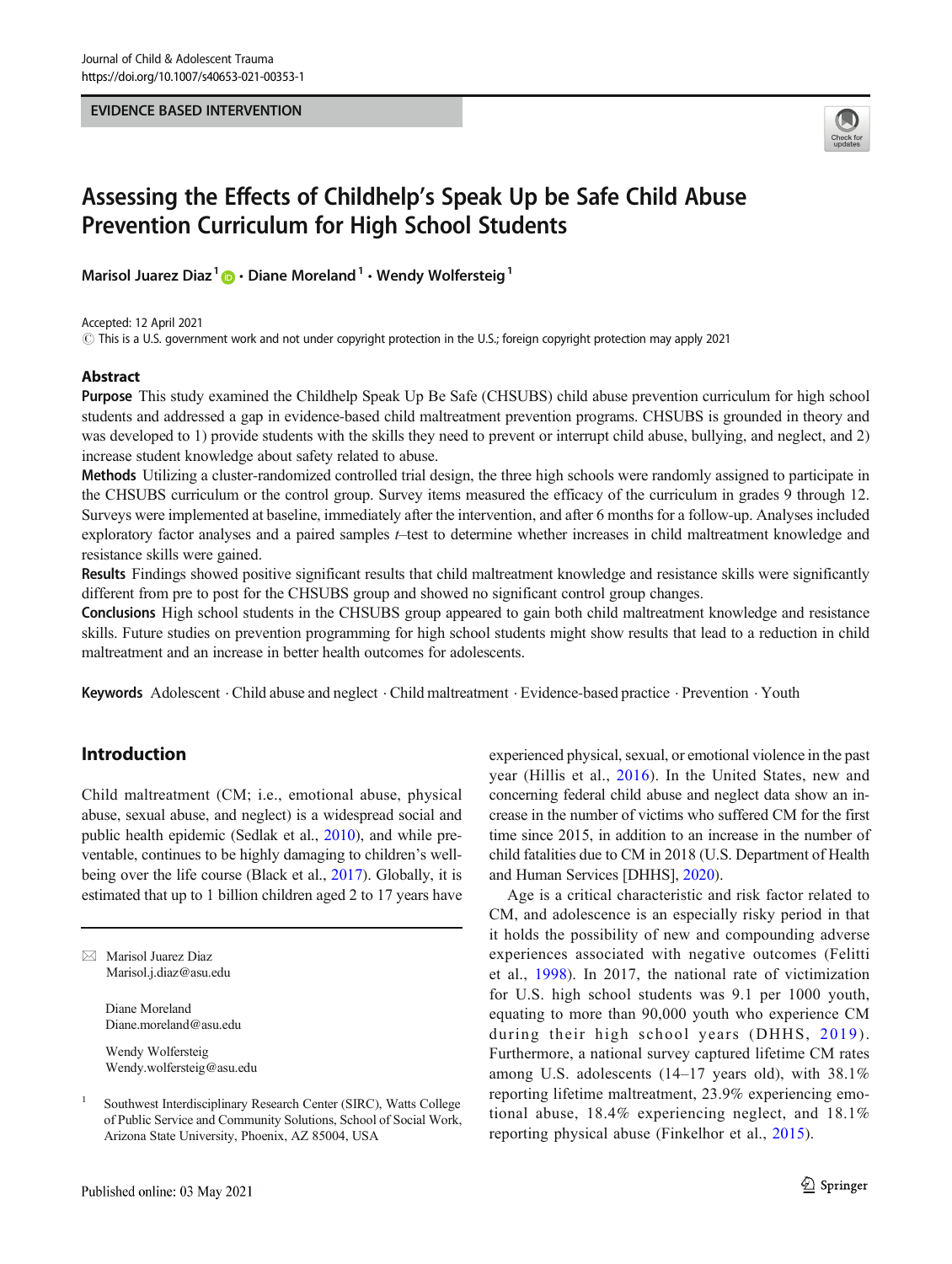Adolescents are distinct as they are nearing the end of their childhood and can give a more comprehensive estimate of child maltreatment's total prevalence. In addition, adolescents are extra vulnerable to poly-victimization (the impact of cumulative forms of victimization), which is common and destructive to adolescent functioning and development. One study documented that nearly 80% of the participants reported at least one lifetime victimization, and adolescents aged 15–18 experienced 15 or more victimization types (Finkelhor et al., [2009](#page-7-0)). A different study reported that 70% of adolescents aged 14–17 endorsed a history of any witnessed violence and 17-yearolds reported that most sexual assaults (69%) occurred as an adolescent, whereas relatively few (7%) occurred in early childhood, age 0–5 (Saunders & Adams, [2014](#page-7-0)). Although overall data trends indicate that rates of physical and sexual abuse have declined over the past 20 years (Finkelhor, [2020\)](#page-7-0), that is not the case with neglect, a form of maltreatment understudied in adolescents (Vanderminden et al., [2019](#page-7-0)), with 1 in 7 youth reporting neglect at some point in their lives, a substantial increase from 49% in 1990 to 75% in 2017 (Child Trends, [2019](#page-6-0)).

In 2018, around 7.8 million children were referred to Child Protective Services because of alleged CM (DHHS, [2020](#page-7-0)). These CM rates are dangerous given the damaging consequences on children's development and the social and economic impact. Longstanding evidence confirms the relationship between CM and increased risks for major causes of morbidity and mortality across the life course and generations (Felitti et al., [1998](#page-7-0)). These increased dangers include criminal behavior, substance use, poor mental health, suicidality, sexual risk behaviors, and teen pregnancy (Abajobir et al., [2018;](#page-6-0) Hahm et al., [2010;](#page-7-0) Herrenkohl et al., [2013,](#page-7-0) Proctor et al., [2017;](#page-7-0) Yun et al., [2010](#page-7-0)). In addition to promoting risky adolescent behaviors, CM undermines youth socio-emotional development (Alink et al., [2012](#page-6-0)) and self-esteem (Oshri et al., [2017\)](#page-7-0). Therefore, the experience of multiple types of CM reflects an overall relentlessness that places youth at an elevated risk for problem behaviors and socio-emotional instability.

A recent study found that risky behavior and consequences such as teen pregnancy and substance use occur significantly more often among adolescents who experience an investigation of CM, regardless of whether the report is substantiated (Kugler et al., [2019\)](#page-7-0). Beyond these amplified individual-level risks, child maltreatment presents an economic burden on the government and healthcare systems. Peterson et al. ([2018\)](#page-7-0) estimate the cost of CM in the U.S. to be approximately \$428 billion annually. These economic and social effects stress the importance of prevention strategies that encourage safe, stable and nurturing relationships with trusted adults to help children be resilient.

#### School-Based Prevention Programming

School-based child safety programs are an increasingly common method to address CM (Finkelhor et al., [2018](#page-7-0)). Schools provide daily contact with children and parents, and studies show that children who participate in school-based programs are more likely to report instances of sexual abuse than children who did not participate in a prevention program (Walsh et al., [2018](#page-7-0)). Research has found that youth have made substantial gains in abuse-related knowledge and skills due to participating in child abuse prevention programming (Dale et al., [2016;](#page-6-0) Finkelhor et al., [2018](#page-7-0)). Educating high school students about this topic is essential to prevent CM from occurring in the future and reduce the impact of CM that might have already occurred. As barriers persist for reporting, the need for making child protection and police involvement more child-friendly and providing education and guidance from educators and health professionals is essential.

Childhelp's Speak Up Be Safe (CHSUBS) prevention curriculum is designed for pre-kindergarten through grade 12 and focuses on disrupting all forms of child abuse and maltreatment, including neglect and cyberbullying (Diaz et al., [2021](#page-7-0)). Research supports the effectiveness of child safety and prevention efforts that focus on the broad spectrum of victimizations youth suffer (Finklehor et al., [2009\)](#page-7-0). With developmentally appropriate materials, the CHSUBS curriculum teaches ageappropriate definitions and universal strategies to prevent poly-victimization and foster self-protective skills. It was developed to 1) provide students with the skills they need to prevent or interrupt child abuse, bullying, and neglect, and 2) increase student knowledge about safety as related to abuse. Moreover, grounded in theory, for example, ecological systems (Bronfenbrenner, [1979](#page-6-0)) and resiliency (Masten, [2014;](#page-7-0) Zimmerman, [2013\)](#page-7-0), each CHSUBS lesson (at each grade level) includes activities to provide practice on the application of skills across multiple contexts for students to distinguish what they need to stay safe and healthy. For example, for grades 9–12, the lessons include teaching knowledge, safety rules, and resistance strategies through scenarios, discussions, and worksheets that go home to the parents in English and Spanish describing what their child learned in the lessons. Along with completing the CHSUBS K-8 study (under review), the results from the CHSUBS high school cluster-randomized controlled trial advances opportunities for building a primary prevention approach to reach all students at any grade level.

## Method

The CHSUBS high school cluster-randomized controlled trial (RCT) occurred from a 6-year collaborative partnership between a non profit (Childhelp) and a research center (Center). Childhelp, who owns the curricula, partnered with the Center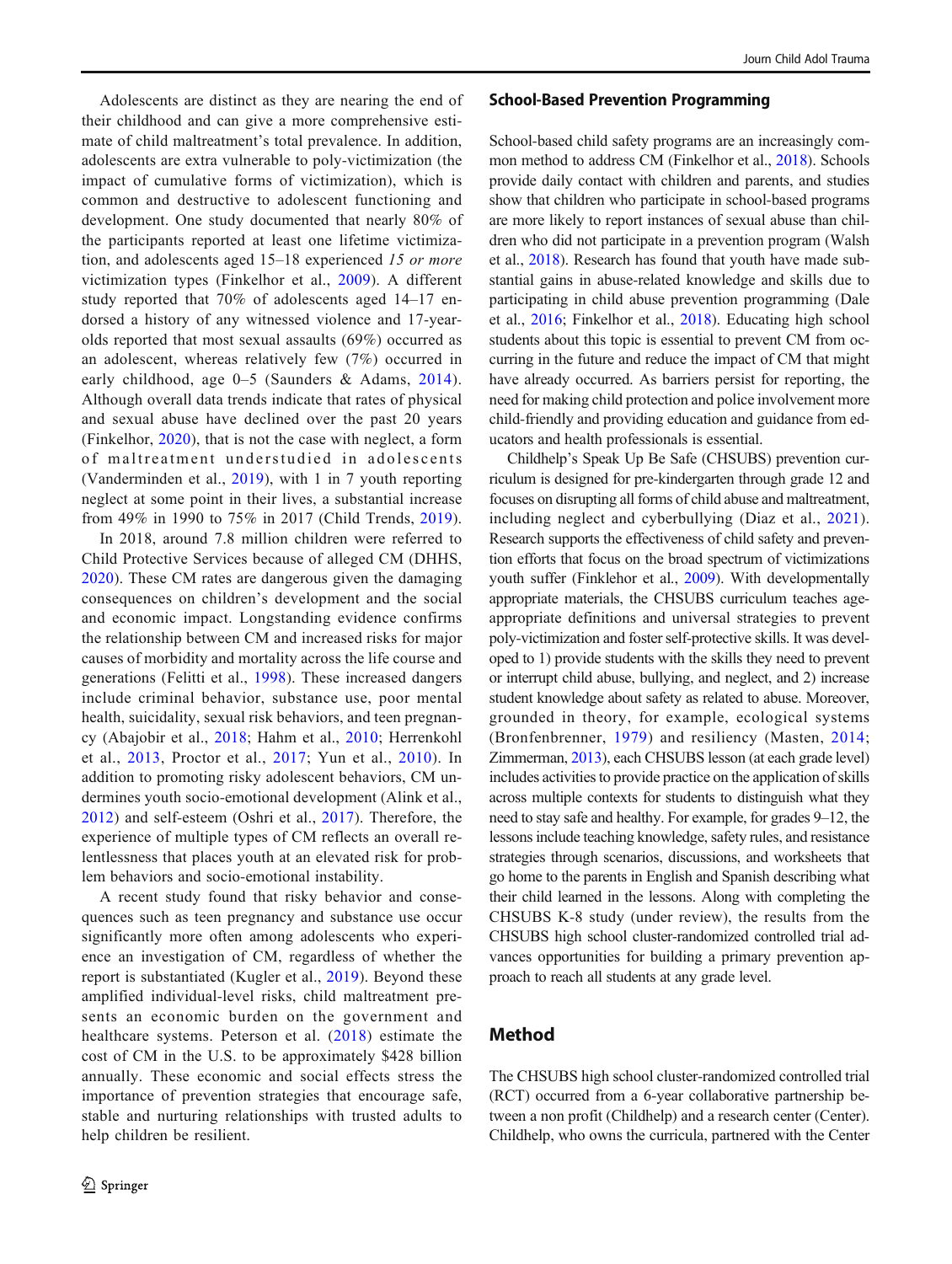to test the CHSUBS curriculum's efficacy by strategically collaborating with the high school staff (teachers, counselors, administrators) in a school district in the Southwest to help with the RCT. The purpose of this RCT was to examine the efficacy of the CHSUBS high school curriculum using a pre-, post-, and 6-month follow-up design.

#### Schools and Randomization

Three Southwest schools were invited to participate and were randomly assigned to either the implementation or control group conditions. For the three high schools, the two with smaller enrollment numbers were combined as one high school group; then, each of the two high school groups was randomly assigned to either a control or intervention group using a coin toss. Because the school with the largest number of students was randomly selected first and assigned to the implementation group condition, the remaining two schools were next assigned to the control group.

#### Sample

Sample participants were selected from a high school district that covers two growing cities in the Southwest. The three public high schools had similar student demographics, including approximately the same number of females and males, and the average age in both groups was 15/16 years. Participants included students in grades 9 through 12. Students in the schools assigned to the implementation condition received the curriculum and completed three surveys (i.e., pre-, post-, 6-month follow-up). Survey administration was conducted online and facilitated by high school teachers using Qualtrics software. Students who attended the two schools assigned to the control condition did not receive the program but completed the three surveys online. Both implementation and control schools were offered the curriculum free of charge for the next school year. There were a total of 887 participants (implementation = 416; control = 471) with matched pre- and postsurveys used in this analysis. Due to COVID-19 school closures in March and the move to online learning, there was a low response rate in May of returned follow-up surveys  $(N =$ 307) with even fewer  $(N < 100)$  matched across all three times. Thus, data analyses were conducted for matched pre- and post-survey participants. Demographic data, which included gender, grade, age, and ethnicity, were collected (see Table 1).

#### Procedures

Curriculum Development In 2014–2015, Childhelp initiated a partnership with the Center to complete an evidence-informed update to the curriculum and instruments, a process that included a curriculum pilot test in 2016 (Diaz et al., [2021\)](#page-7-0). In the CHSUBS curriculum, students learn how to be safe through

| <b>Variables</b>                  |          | Implementation | <b>Control</b> |      |
|-----------------------------------|----------|----------------|----------------|------|
|                                   | N        |                | N              |      |
| <b>Sample Size</b>                | 416      |                | 471            |      |
|                                   | M(SD)    |                | M(SD)          |      |
| Age                               | 15(1.31) |                | 16(1.23)       |      |
|                                   | N        | $\%$           | N              | %    |
| Gender                            |          |                |                |      |
| Male                              | 192      | 46.2           | 197            | 41.8 |
| Female                            | 192      | 46.2           | 216            | 45.9 |
| Option to Self-Describe           | 9        | 2.2            | 7              | 1.5  |
| Prefer Not to Answer              | 9        | 2.2            | 13             | 2.8  |
| <b>Race/Ethnicity</b>             |          |                |                |      |
| Hispanic/Latino                   | 170      | 40.9           | 179            | 38   |
| White                             | 196      | 47.1           | 241            | 51.2 |
| African American or Black         | 53       | 12.7           | 46             | 9.8  |
| American Indian or Alaskan Native | 27       | 6.5            | 27             | 5.7  |
| Asian or Pacific Islander         | 15       | 3.6            | 15             | 3.2  |
| Other Ethnicity                   | 23       | 5.5            | 17             | 3.6  |
| Prefer Not to Answer              | 25       | 6              | 13             | 2.8  |
|                                   |          |                |                |      |

Note Gender does not add up to 100.0% due to "Prefer Not to Answer" or missing responses. Race/Ethnicity does not add to 100.0% due to students being able to select more than one category

various concepts, key terms, and safety rules depending on their grade level. Students in high school learn six-resistance strategies using the acronym RESIST: Run, Escape, Scream, Ignore, Stay Away, and Tell. The curriculum was developed for two 45-min sessions at each grade level to be facilitated by teachers or social workers with groups of approximately 25 to 30 students. The CHSUBS curriculum is delivered through presentation and discussion materials available through an online platform. Content and delivery are based on several research areas, including child development, learning styles, social theory, and child maltreatment prevention.

#### Measures

The pre-, post-, and follow-up survey items were based on the learning objectives and key terms taught within the CHSUBS curriculum. Measures were designed and initially tested in 2016–2017 during a pilot study of the curriculum with 282 students in grades 9–12. A readability analysis was conducted for each item, using the Flesch-Kinkaid Grade Level Test, to ensure age appropriateness, and the surveys were revised before the cluster-randomized controlled trial.

The survey items were the same for all grades (9–12). Items included demographic, child maltreatment, and resistance strategy items. The same items were included on the pre-, post-, and follow-up surveys, with additional program satisfaction-related items, included only on the post- and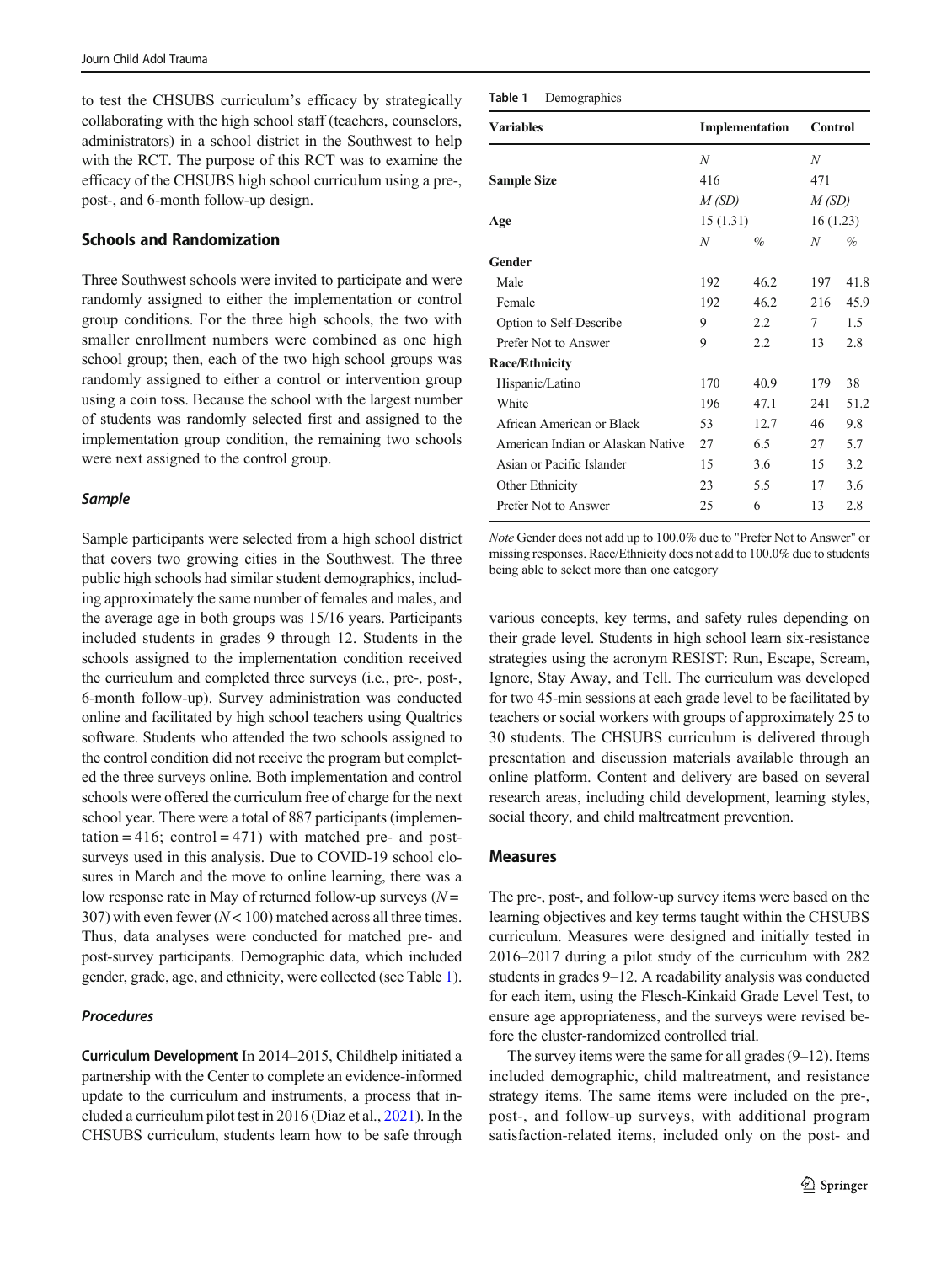follow-up questionnaires for students in the implementation group. There were 16-child maltreatment knowledge items included in the surveys ranked on a 6-point Likert scale ranging from 1 (strongly disagree, to 5 (strongly agree). The surveys also included six questions about the RESIST strategies: Run, Escape, Scream, Ignore, Stay Away, and Tell. The students were given the first letter of each RESIST item and asked to identify the correct strategy from the presented answer choices.

## Procedure and Implementation Protocol

All protocols and instruments for data collection were reviewed and approved by the Social Behavioral Institutional Review Board (IRB) at Arizona State University. Opt-out forms were sent home to parents, letting them know that their child would participate in a research study and gave information on how to opt their child out of the surveys. Before starting the clusterrandomized controlled trial, teachers completed an online curriculum facilitator training, which included universal modules on child abuse and neglect and modules specific to the grade levels they were facilitating. Teachers also participated in three 1.5-hour trainings about tracking opt-out forms and facilitating online access to pre-, post-, and follow-up surveys.

## Data Collection

Pre-surveys were administered in the fall of 2019. Due to additional teacher training, pre-survey administration for

Table 2 Results from a Factor Analysis of Child Maltreatment Knowledge Scale Items

the implementation group was delayed and therefore caused a shorter than planned amount of time between pre- and post-surveys. The implementation (CHSUBS) group received the post-survey 3-weeks after the pre-survey. CHSUBS group students completed the pre-survey before receiving the first lesson and the post-survey after the second lesson. For the control group, there were 7 weeks between pre- and post-survey administration. In the late Spring of 2020, during the COVID-19 pandemic when students were remote learning, the follow-up survey was administered to the control group approximately 5 months later and the implementation group approximately six-months later. All three surveys were administered electronically using a Qualtrics link provided by teachers on the day of each survey. Students were asked to enter their unique student identification numbers at the beginning of each online survey. Qualtrics electronic data files were downloaded and imported into SPSS for cleaning and analysis. During data cleaning, the unique student identification number was used to match each students pre-, post-, and follow-up surveys.

#### Data Analysis

A factor analysis using principal component analysis was conducted on the 16-child maltreatment knowledge items. Observation of the scree plot suggested one factor with all 16-child maltreatment knowledge items (see Table 2). The analysis yielded one child maltreatment knowledge scale

| Item                                                                                     | Factor Loading |
|------------------------------------------------------------------------------------------|----------------|
| There are rules that can help keep me safe.                                              | .437           |
| Being intentionally mean over the Internet is a form of bullying.                        | .601           |
| Neglect is a type of abuse.                                                              | .638           |
| Many states have anti-bullying laws that include cyberbullying.                          | .394           |
| There are safe adults.                                                                   | .407           |
| Abusers are very good at hiding their bad intentions from the people whom they abuse.    | .374           |
| Child abuse means to hurt a child on purpose.                                            | .510           |
| Neglect happens when children are not given what they need to be healthy and safe.       | .640           |
| Once I send a message using a digital device, I have no control over how it gets shared. | .498           |
| Cyberbullies never tease or harass people online. (R)                                    | .445           |
| Physical abuse often leaves a bruise, a broken bone, a cut, or a burn.                   | .387           |
| Sexual abuse can include talking about sexual activity.                                  | .516           |
| Bullying, emotional abuse, and sexual abuse can all happen over the Internet.            | .601           |
| Emotional abuse is also called verbal or psychological abuse.                            | .710           |
| If an adult shows his or her private body parts to a teenager this is abusive behavior.  | .550           |
| Keeping yourself safe involves understanding various types of abuse.                     | .689           |
| Eigen Value                                                                              | 4.594          |
| % of Total Variance                                                                      | 28.714         |

*Note.*  $N = 847$ . Reverse-scored item is denoted with an  $(R)$ .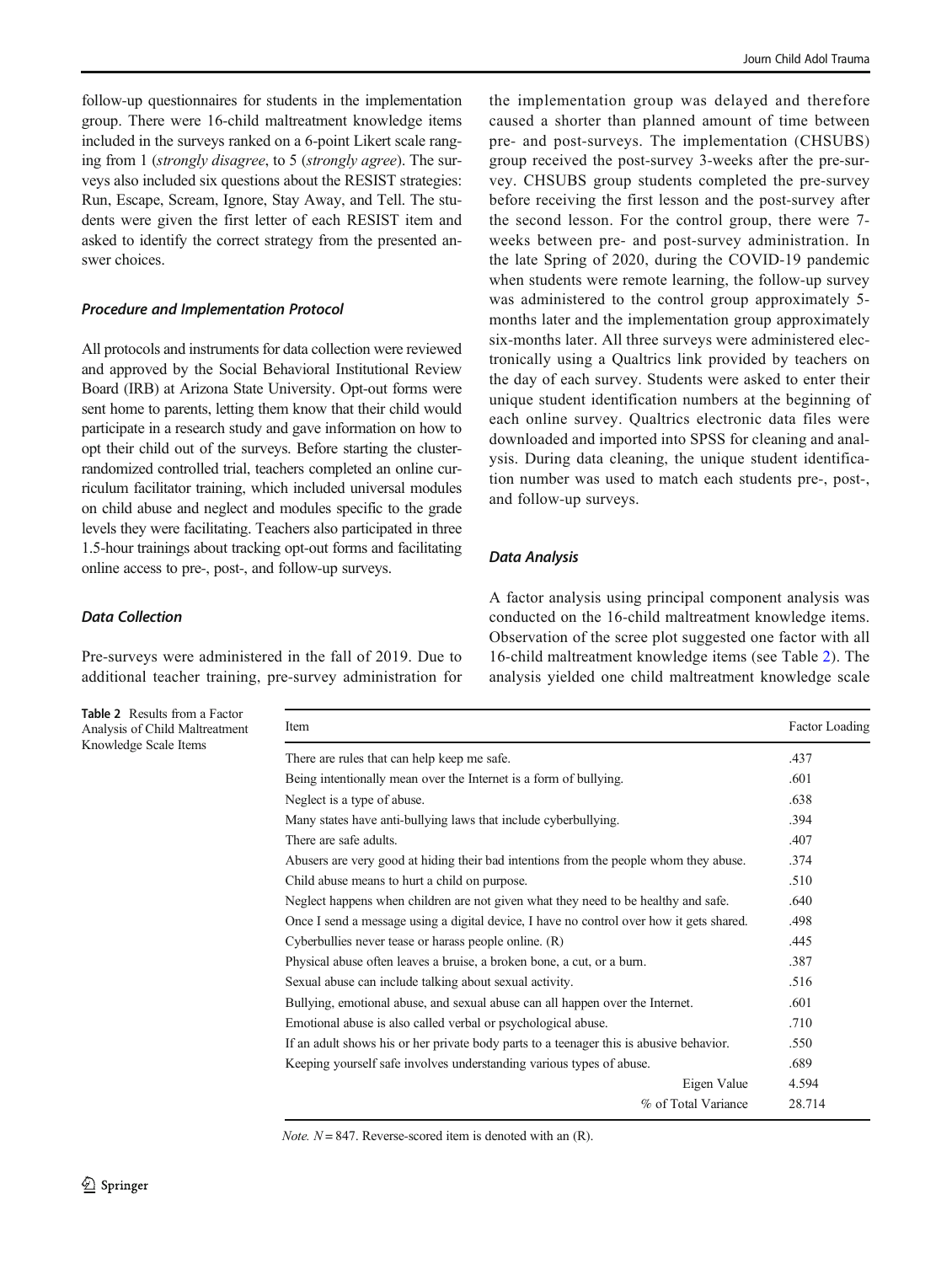that explained 28.714% of the variance. Internal consistency was examined for the child maltreatment knowledge scale using Cronbach's alpha. The alpha was acceptable at .82 (Tavakol & Dennick, [2011](#page-7-0)). Next, each student's cumulative child maltreatment knowledge score was calculated across the 16 items for each survey. Paired sample ttests were conducted within each group to determine if significant child maltreatment knowledge changes occurred from the pre- to post-survey.

In addition to examining child maltreatment knowledge changes, resistance strategy gains were investigated. Responses to the resistance strategy items were dichotomized to reflect correct (1) and incorrect (0) responses. An initial factor analysis using principal component analysis was conducted on the six-resistance strategy items. After examining the scree plot, the analysis suggested one factor with all six-resistance strategy items (see Table 3). The six items were Run, Escape, Scream, Ignore, Stay Away and Tell. The analysis yielded a RESIST scale and explained 45.833% of the variance. Internal consistency was examined for the resistance scale using Cronbach's alpha. The alpha was acceptable at .73 (Tavakol & Dennick, [2011\)](#page-7-0). Next, a cumulative resistance strategy score was calculated for each student across the six items. A mean correct score out of 100% was generated for each student for pre- and post-survey responses. Pre- to post-survey overall mean resistance strategy scores were examined using a paired sample *t*-test to determine if significant resistance strategy score changes occurred after the post-survey within each group.

## Results

#### Child Maltreatment Knowledge

Paired sample t-tests were conducted to examine differences between pre- and post-survey scores. For the CHSUBS group, there was a significant difference in CM knowledge scores between the pre-survey ( $M = 3.91$ ,  $SD = .46$ ) and post-survey

Table 3 Results from a Factor Analysis of RESIST Scale Items

| Item                       | <b>Factor Loading</b> |  |  |  |  |
|----------------------------|-----------------------|--|--|--|--|
| $R =$                      | 0.588                 |  |  |  |  |
| $E =$                      | 0.820                 |  |  |  |  |
| $S =$                      | 0.728                 |  |  |  |  |
| $I =$                      | 0.575                 |  |  |  |  |
| $S =$                      | 0.779                 |  |  |  |  |
| $T =$                      | 0.514                 |  |  |  |  |
| Eigen Value 2.750          |                       |  |  |  |  |
| % of Total Variance 45.833 |                       |  |  |  |  |
|                            |                       |  |  |  |  |

Note.  $N = 830$ 

 $(M=4.00, SD = .61)$ ;  $t(392) = -3.47, p = .001, d = .18$ . The CHSUBS group post-survey CM knowledge score was significantly higher than the pre-survey score. For the control group, there was not a significant difference in CM knowledge scores between the pre-survey  $(M = 4.02, SD = .48)$  and postsurvey ( $M = 4.02$ ,  $SD = .59$ );  $t(439) = -.20$ ,  $p = .845$ ,  $d = 0.01$ . (see Table 4).

#### Resistance Strategies

For the implementation group, there was a significant difference in RESIST scale scores between the pre-survey  $(M = .85, )$  $SD = .23$ ) and post-survey ( $M = .95$ ,  $SD = .18$ );  $t(364) = -8.04$ ,  $p = .000$ ,  $d = 0.42$ ; the implementation post-survey RESIST scale score was significantly higher than the pre-survey score. For the control group, there was not a significant difference in RESIST scale scores between the pre-survey  $(M = .84, )$  $SD = .23$ ) and post-survey  $(M = .86, SD = .23)$ ;  $t(398) =$  $-1.28$ ,  $p = .203$ ,  $d = .06$  (see Table [5](#page-5-0)).

#### Program Satisfaction Ratings

Overall, the implementation students who received the CHSUBS program reported positive satisfaction ratings that ranged from 62.7% to 77.7% for those who responded they agree or strongly agree with items on how satisfied they were with the lessons (see Figure [1](#page-5-0)). Many students reported learning new ways to prevent abuse, neglect, bullying, and keeping myself safe. Three quarters of students' reported being better prepared after the program to protect and keep themselves safe. Lastly, two thirds of CHSUBS students reported that they are more ready to speak up in an unsafe situation after participating in the CHSUBS curriculum (66.9% responded agree or strongly agree). However, there is room for improvement as 62.7% of students indicated that the scenarios and stories used in the surveys could have been more realistic and relatable. A suggestion was to have the scenarios include discussions of college hazing and bullying, and

Table 4 Results for Paired-Sample t-Tests of Overall Child Maltreatment Knowledge Scale Scores

|                | $\tilde{}$       |      |     |                  |     |                  |             |  |
|----------------|------------------|------|-----|------------------|-----|------------------|-------------|--|
|                | $\boldsymbol{n}$ | M    | SD  | $\boldsymbol{t}$ | df  | $\boldsymbol{p}$ | Cohen's $d$ |  |
| Implementation |                  |      |     |                  |     |                  |             |  |
| Pre-score      | 393              | 3.91 | .46 |                  |     |                  | 0.18        |  |
| Post-score     |                  | 4.00 | .61 |                  |     |                  |             |  |
| Pre-Post score |                  |      |     | $-3.47$          | 392 | .001             |             |  |
| Control        |                  |      |     |                  |     |                  |             |  |
| Pre-score      | 440              | 4.02 | .48 |                  |     |                  | 0.01        |  |
| Post-score     |                  | 4.02 | .59 |                  |     |                  |             |  |
| Pre-Post score |                  |      |     | $-0.20$          | 439 | .845             |             |  |
|                |                  |      |     |                  |     |                  |             |  |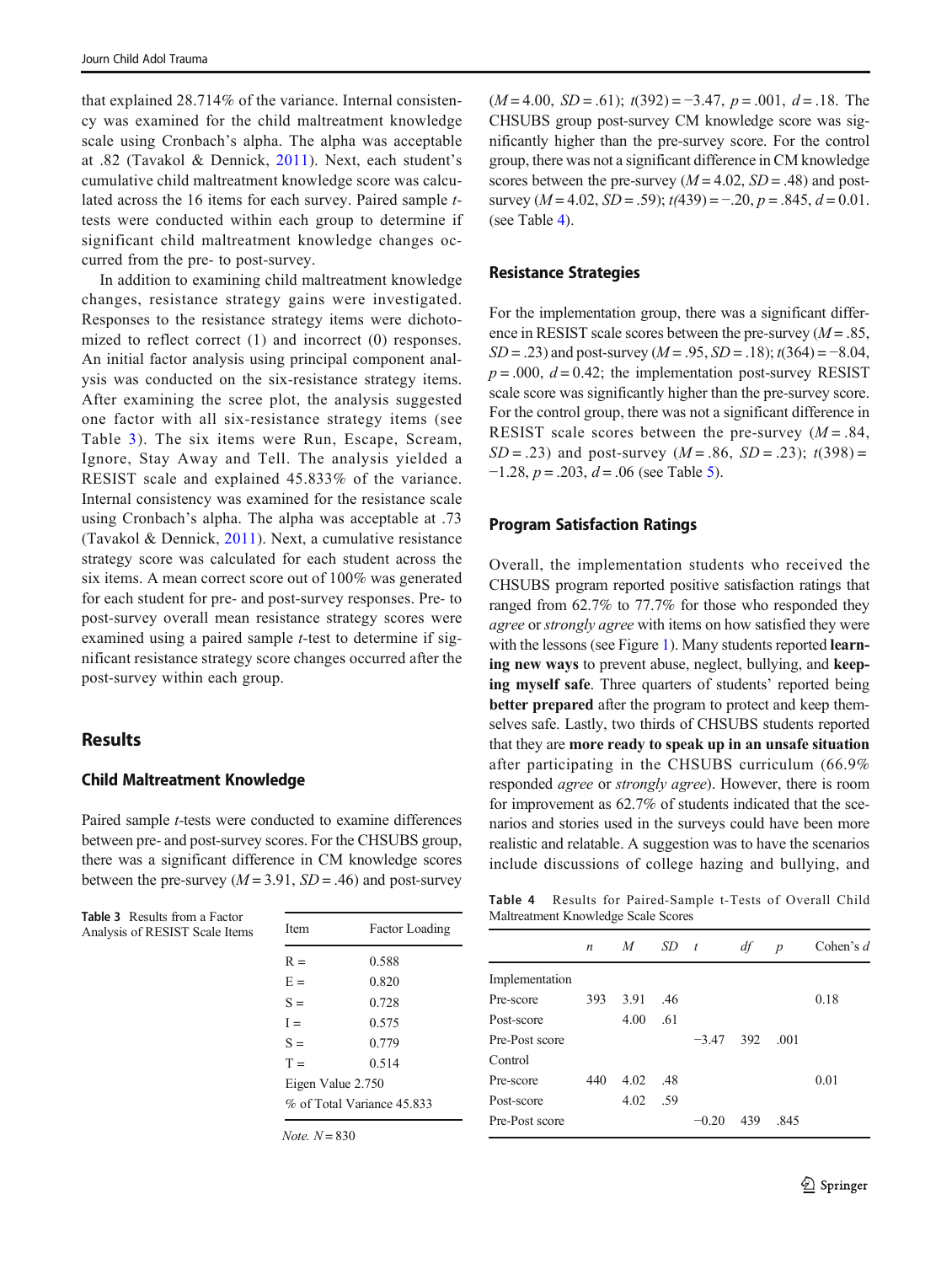<span id="page-5-0"></span>Table 5 Results for Paired-Samples t-Tests of Overall RESIST Scale Scores

|                | $\boldsymbol{n}$ | $M_{\odot}$ | SD. | $\mathbf{t}$ | df  | $\boldsymbol{p}$ | Cohen's $d$ |
|----------------|------------------|-------------|-----|--------------|-----|------------------|-------------|
| Implementation |                  |             |     |              |     |                  |             |
| Pre-score      | 365              | .85         | .23 |              |     |                  | 0.42        |
| Post-score     |                  | .95         | .18 |              |     |                  |             |
| Pre-Post score |                  |             |     | $-8.04$      | 364 | .000             |             |
| Control        |                  |             |     |              |     |                  |             |
| Pre-score      | 399              | .84         | .23 |              |     |                  | 0.06        |
| Post-score     |                  | .86         | .23 |              |     |                  |             |
| Pre-Post score |                  |             |     | $-1.28$      | 398 | .203             |             |

empowering students to use safety strategies that can be utilized in various life stages.

# **Discussion**

## Value of This Evidence

The evidence of efficacy for the CHSUBS curriculum for grades 9-12 was established with this cluster-randomized controlled trial design and the resulting significant differences between the implementation pre and post-survey scores and the lack of change for the control group from pre- to post results. Because there are few child maltreatment programs geared for universal groups of high school students, this adds to the literature and the list of evidence-based programs that now exist for those purposes. These results help fill that prevention programming gap of options available for high school aged youth to learn more about child abuse and neglect what many forms it takes (e.g., sexual abuse, bullying) and the resistance strategies to deal with CM situations.

The CHSUBS students showed significant positive changes in both knowledge gains and resistance strategies for

Figure 1 Implementation of Students' Program Satisfaction Ratings for "Agree" and "Strongly Agree."

dealing with CM situations. This skill-building approach provides teenagers with an active role in their protection and personal safety, based on their new knowledge and resistance strategies. That the CHSUBS students also reported positive levels of satisfaction with the lessons adds to this program being a suitable means to deliver the tough messages of CM in all its forms.

Unfortunately, many existing evidence-based CM prevention programs are focused on single harm and created for younger audiences. Adding the more broadly based CHSUBS CM prevention program to the list of evidencebased choices should help to invigorate schools, districts, and community-based organizations into choosing to present CM information to teenaged youth, knowing this is a developmentally appropriate and researched means of delivery. Students are empowered to have a role in their safety by learning critical skills to respond appropriately to all types of abuse, including neglect. These CHSUBS results also demonstrate a universal program applicable to students of all racial/ethnic backgrounds, with approximately half of the study participants identifying as non-white.

Furthermore, school districts that encompass grades kindergarten to 12 now have the CHSUBS program available as one comprehensive, evidence-based curriculum for use at all levels rather than meld different programs for differentaged audiences. As a program that uses various learning options, CHSUBS has a fully manualized curriculum available online. These high school results showed that CHSUBS imparts knowledge and skills that help students in grades 9-12 to deal with child maltreatment issues.

# Limitations

Despite the strengths of the current findings, this study is not without limitations. The current study employed a rigorous, scientific design with a 6-month follow-up survey to test the duration of program effectiveness. However, due to barriers

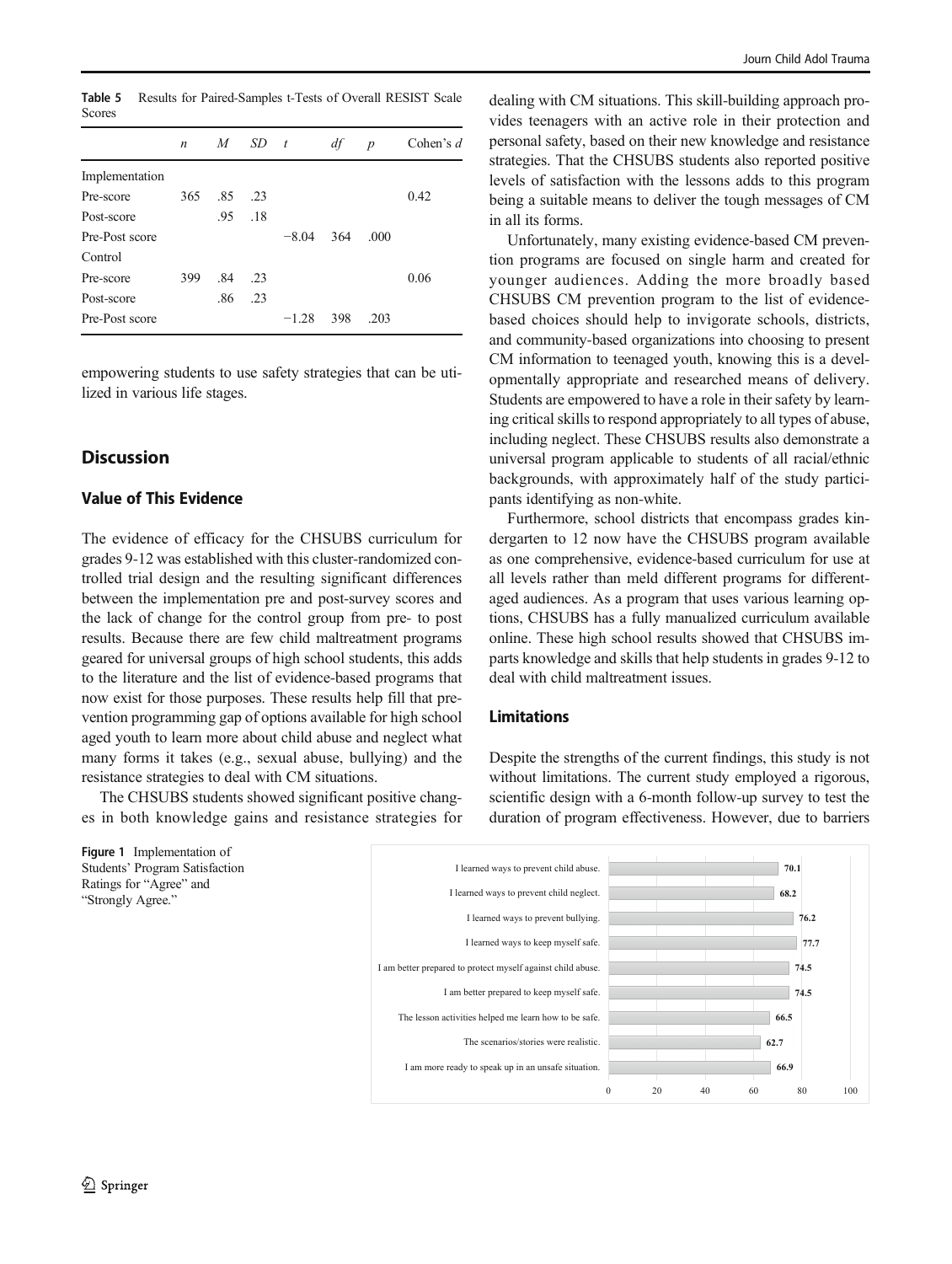<span id="page-6-0"></span>resulting from COVID-19 school closures and remote learning, the small number of returned follow-up surveys was less than ideal for analysis, and one of the two control schools dropped out due to COVID complications. Thus, although the follow-up was completed, results are not reported, and the researchers suggest additional evaluations to demonstrate that learning is maintained over time.

Also, as mentioned in the data collection summary, the amount of time between pre- and post-surveys for the implementation group was less than ideal. Navigating school scheduling needs (e.g., school events, mandatory standardized testing, holiday breaks) and adding teacher training ensuring fidelity with well-trained facilitators created a delay in the pre-survey administration. It, therefore, caused a shorter timeframe between pre- and post-survey than planned. This shorter period might favor showing an increase in knowledge, suggesting that more evaluations should be conducted.

Furthermore, results relied on the self-reported data from youth taught by different high school teachers. While the CHSUBS curriculum has extensive lesson plans for standardized implementation with well-trained facilitators, the researchers could not observe all the high school lessons being taught and concede there is always variation in how individual facilitators deliver the content, pointing to a possible future challenge in replicating results.

# **Conclusions**

CM is a serious public health issue, and a particular need exists for CM prevention programs to target high school youth given that current programs primarily focus on elementary children, are single-harm focused, and are not evidence-based. This study's findings indicated that participation in CHSUBS increased high school students' identification of key safetyrelated resistance strategies. These findings contribute to the literature on the importance and implications of teaching adolescent high school youth how to interrupt and prevent abuse to increase personal safety. Evidence-based programs are becoming a standard requirement for funders and drive policy formation and future program development, and prevention programs like CHSUBS have the promise to prevent a sizable portion of CM cost-effectively. Future studies on prevention programming for high school students might show results that lead to a reduction in CM, an increase in better health outcomes for youth, and prompt advocates to address the gap in prevention programming for high school youth.

Acknowledgments The authors wish to acknowledge the efforts and insights of Childhelp and the Arizona Department of Child Safety.

#### **Declarations**

Disclosure of Interest On behalf of all authors, the corresponding author states that there is no conflict of interest.

Ethical Standards and Informed Consent Informed consent was obtained from all individual participants included in the study. All procedures performed in studies involving human participants were in accordance with the ethical standards of the institutional and/or national research committee and with the 1964 Helsinki declaration and its later amendments or comparable ethical standards.

Open Access This article is licensed under a Creative Commons Attribution 4.0 International License, which permits use, sharing, adaptation, distribution and reproduction in any medium or format, as long as you give appropriate credit to the original author(s) and the source, provide a link to the Creative Commons licence, and indicate if changes were made. The images or other third party material in this article are included in the article's Creative Commons licence, unless indicated otherwise in a credit line to the material. If material is not included in the article's Creative Commons licence and your intended use is not permitted by statutory regulation or exceeds the permitted use, you will need to obtain permission directly from the copyright holder. To view a copy of this licence, visit http://creativecommons.org/licenses/by/4.0/.

# References

- Abajobir, A. A., Kisely, S., Williams, G., Strathearn, L., & Najman, J. M. (2018). Risky sexual behaviors and pregnancy outcomes in young adulthood following substantiated childhood maltreatment: Findings from a prospective birth cohort study. The Journal of Sex Research., 55(1), 106–119. https://doi.org/10.1080/00224499.2017. 1368975.
- Alink, L. R. A., Cicchetti, D., Kim, J., & Rogosch, F. A. (2012). Longitudinal associations among child maltreatment, social functioning, and cortisol regulation. Developmental Psychology, 48(1), 224–236. https://doi.org/10.1037/a0024892.
- Author, M. J., Wolfersteig, W., Moreland, D., Yoder, G., Dustman, P., & Harthun, M. L. (2021). Teaching youth to Resist Abuse: Evaluation of a Strengths-Based Child Maltreatment Curriculum for High School Students. Journal of Child & Adolescent Trauma. https:// doi.org/10.1007/s40653-020-00304-2, Teaching Youth to Resist Abuse: Evaluation of a Strengths-Based Child Maltreatment Curriculum for High School Students.
- Black, M. M., Walker, S. P., Fernald, L. C. H., Andersen, C. T., DiGirolamo, A. M., Lu, C., McCoy, D. C., Fink, G., Shawar, Y. R., Shiffman, J., Devercelli, A. E., Wodon, Q. T., Vargas-Barón, E., Grantham-McGregor, S., & Lancet Early Childhood Development Series Steering Committee. (2017). Early childhood development coming of age: Science through the life course. Lancet (London, England), 389(10064), 77–90. https://doi.org/10.1016/S0140- 6736(16)31389-7.
- Bronfenbrenner, U. (1979). The ecology of human development. Cambridge: Harvard University Press.
- Child Trends. (2019). Child maltreatment. https://www.childtrends.org/ indicators/child-maltreatment.
- Dale, R., Shanley, D. C., Zimmer-Gembeck, M. J., Lines, K., Pickering, K., White, C. (2016). Empowering and protecting children by enhancing knowledge, skills and well-being: A randomized trial of Learn to BE SAFE with Emmy™. Child Abuse & Neglect 51, 368–378.